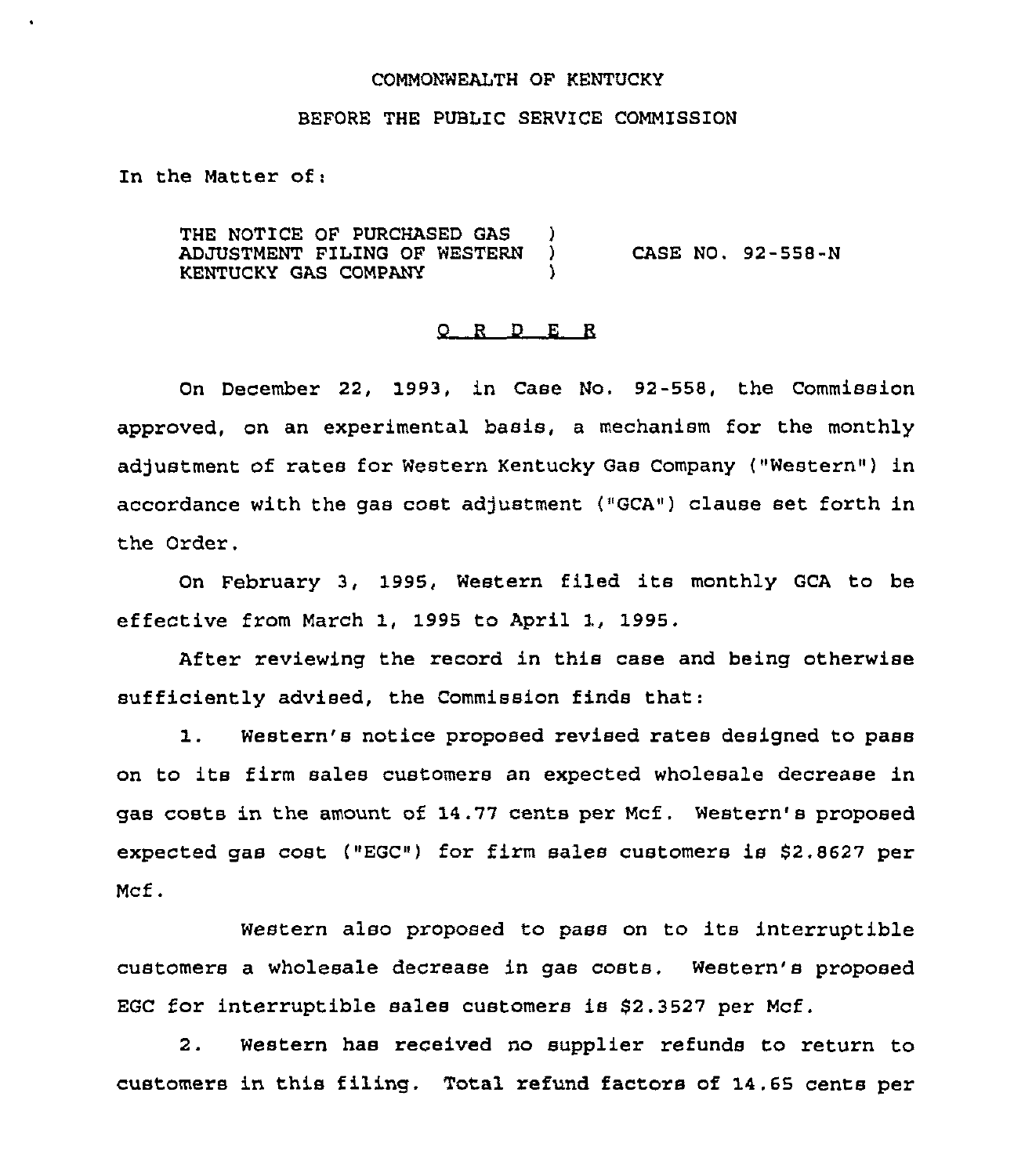Mcf for firm sales customers and 5.75 cents per Mcf for interruptible customers reflect adjustments from previous months.

Western's notice likewise set. out no current retund adjustment for transportation customers, Total refund adjustments of 12.87 cents for firm and 3.97 cents per Mcf for interruptible transport customers reflect previous month adjustments.

3. Western's notice set out the 6-month correction factor ("CF") of 1.15 cents per Mcf which will remain in effect until April 1, 1995. The CF is designed to recoup net under-collections of gas cost from the 6-month period ending June 30, 1994.

4. These adjustments produce gas cost adjustments of (9.7067) per Mcf for firm sales customers and (8.8704) per Mcf for interruptible sales customers.

5. The rate adjustments in the Appendix to this Ordex" are fair, just, and reasonable, in the public interest, and should be effective for final meter readings on and after March 1, 1995.

IT IS THEREFORE ORDERED that:

1. The rates in the Appendix to this Order are fair, just, and reasonable and are approved effective for final meter readings on and after March 1, 1995.

2. Within 30 days of the date of this Order, Western shall file with the Commission its revised tariffs setting out the rates authorized in this Order.

-2-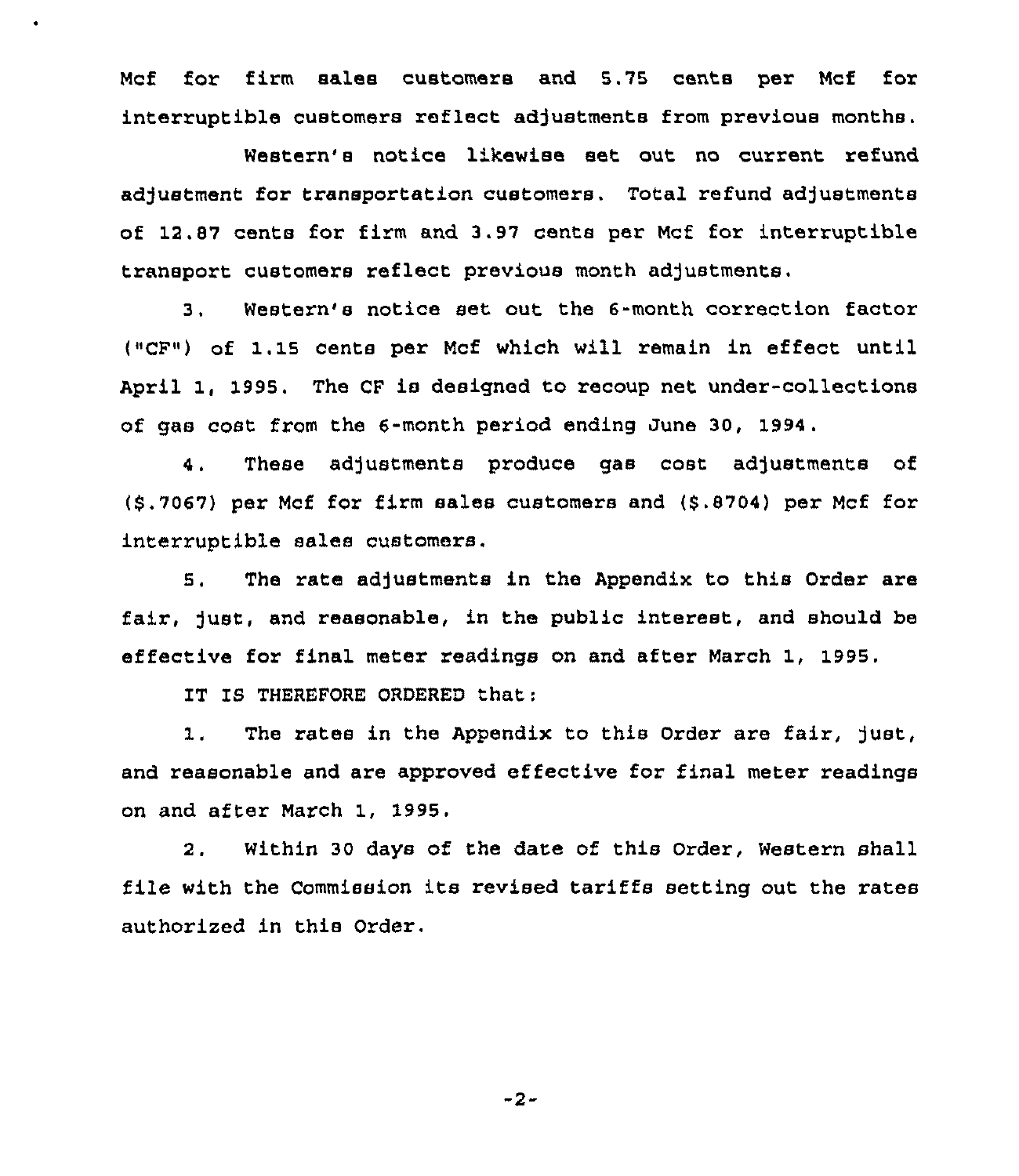Done at Frankfort, Kentucky, this 28th day of February, 1995.

PUBLIC SERVICE COMMISSION

Chairman

 $\overline{v}$ ice Chai

a<br>Elisthitt oner

ATTEST:

 $|2l_1|$ 

Executive Director